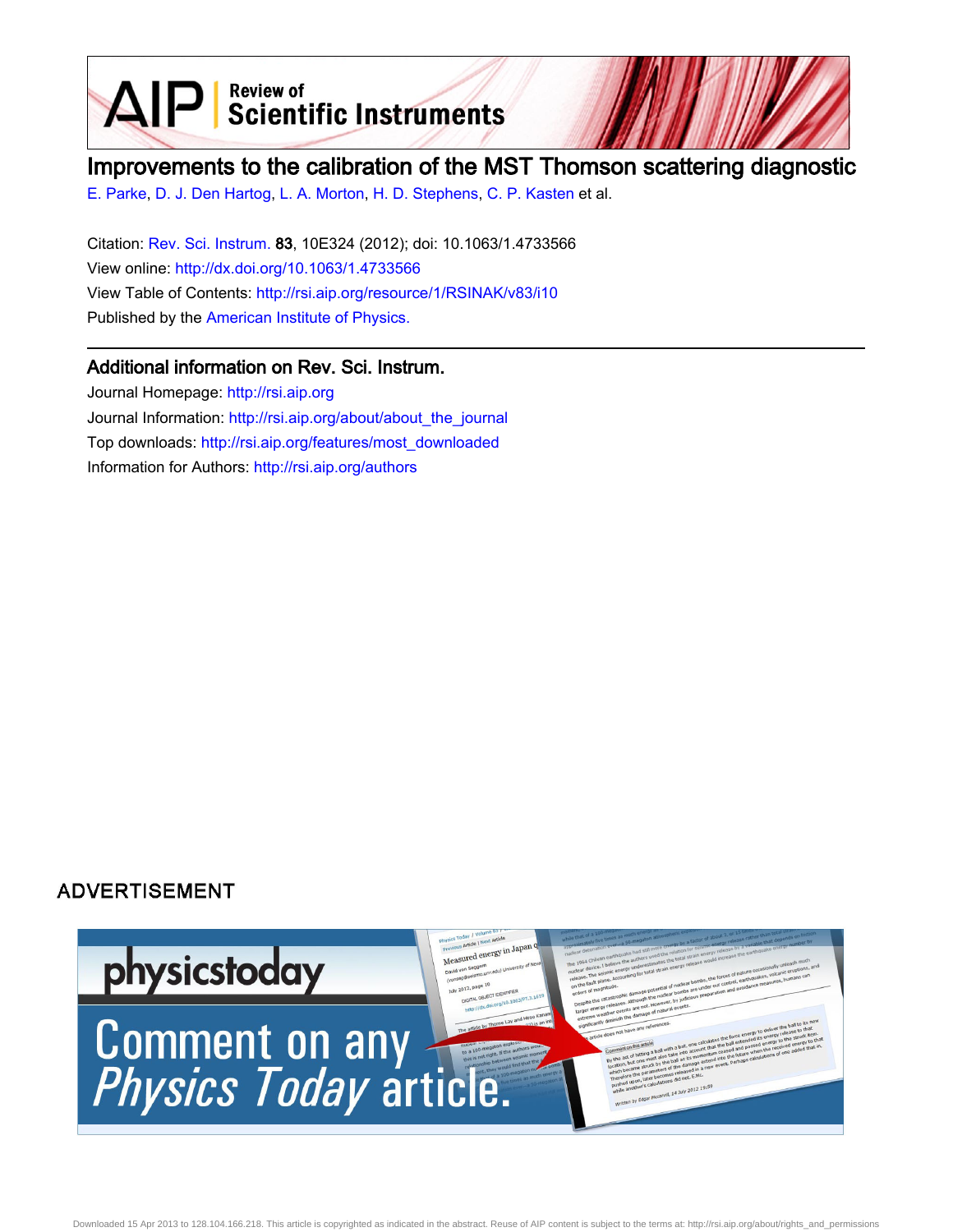# **[Improvements to the calibration of the MST Thomson](http://dx.doi.org/10.1063/1.4733566) [scattering diagnostic](http://dx.doi.org/10.1063/1.4733566)[a\)](#page-1-0)**

E. Parke,<sup>[b\)](#page-1-1)</sup> D. J. Den Hartog, L. A. Morton, H. D. Stephens,<sup>c)</sup> C. P. Kasten,<sup>[d\)](#page-1-3)</sup> J. A. Reusch, W. H. Harris,<sup>[e\)](#page-1-4)</sup> M. T. Borchardt, A. F. Falkowski, N. C. Hurst,<sup>f)</sup> A. Plunkett, and J. Goglio *Department of Physics, University of Wisconsin-Madison, Madison, Wisconsin 53706, USA*

(Presented 8 May 2012; received 7 May 2012; accepted 15 June 2012; published online 16 July 2012)

Calibration of the Madison Symmetric Torus Thomson scattering system has been refined to improve temperature fluctuation measurements. Multiple avalanche photodiodes have been directly calibrated for use as reference detectors during calibration, improving accuracy and ease of use. From the absolute calibration we calculate corrections to the gain for variation in detector operating temperature. We also measure the spatial uniformity of detector responsivity for several photodiodes, and present a method of accounting for non-uniformity in the calibration process. Finally, the gain and noise enhancement are measured at multiple wavelengths to improve temperature and uncertainty measurements. *© 2012 American Institute of Physics*. [\[http://dx.doi.org/10.1063/1.4733566\]](http://dx.doi.org/10.1063/1.4733566)

### **I. INTRODUCTION**

Measurement of electron temperature fluctuations in high temperature plasmas requires an accurate derivation of both temperature and uncertainty. The Thomson scattering diagnostic on the Madison Symmetric Torus (MST) uses a Nd:YAG laser as a light source and filter polychromators with EG&G C30956E avalanche photodiodes (APDs) as a spectral detection system.<sup>1</sup> Previous work<sup>2</sup> has established a calibration procedure for measuring the gain and noise enhancement of the APDs and characterizing the filter polychromators. To improve the accuracy of this procedure, we have characterized the behavior of the APDs at multiple wavelengths. These measurements allow us to calculate the gain and noise enhancement across the entire range of scattered wavelengths observed during operation.

We have also investigated the uniformity of the APD responsivity across the surface of the active area. Significant non-uniformity has been measured in some cases, and since the calibration procedure requires illuminating the APDs with a spot size smaller than the active area, these effects must be taken into account. Additionally, we have improved the robustness of the calibration procedure through the use of multiple reference detectors as well as inclusion of a correction factor for operating temperature variations.

### **II. ABSOLUTE CALIBRATION OF REFERENCE DETECTORS**

In the calibration procedure described in Sec. [IV,](#page-3-2) we measure the gain and noise enhancement of each APD relative to a reference APD with known gain. The gain is the product of photodiode spectral responsivity and amplification, while the noise enhancement is the ratio *F*/*qe* where *qe* is the quantum efficiency and *F* describes the noise enhancement beyond Poisson statistics. In the past, the reference APD had been calibrated by comparison to an absolutely calibrated InGaAs detector at a single wavelength (1020 nm) near the laser line.<sup>[2](#page-3-1)</sup> In order to obtain a more accurate comparison to the individual APDs, as well as to avoid the difficulties associated with using the InGaAs detector discussed in Ref. [2,](#page-3-1) three reference APDs have been absolutely calibrated by the Canadian National Research Council's Institute for National Measurement Standards at a range of wavelengths (700–1100 nm). One of the reference APDs was further calibrated at multiple operating temperatures (67, 68, and 69 ◦F). The calibrations were performed with a continuous light source and the output voltage was measured using a digital volt meter with input impedance greater than  $10^{10}$   $\Omega$ .

The gain of one of the reference APDs is shown in Figure [1.](#page-2-0) In prior calibrations, we could only measure the gain at a single wavelength and so were forced to make the poor assumption that the wavelength dependence of the gain was small. However, the gain varies by nearly a factor of two across the range of wavelengths typically used during operation. This variation affects the number of photons measured, and should be included for accurate temperature and uncertainty measurements.

The polychromators are water-cooled to provide stable operating temperatures, but drifts of  $1-2$  °F can occur in extreme cases. APD gain is sensitive to operating temperature, so we use the reference APD calibrated at multiple temperatures as a "typical" case to create a temperature correction profile. At each wavelength, the gain is fit by a

<span id="page-1-0"></span>a)Contributed paper, published as part of the Proceedings of the 19th Topical Conference on High-Temperature Plasma Diagnostics, Monterey, California, May 2012.

<span id="page-1-1"></span>b[\)eparke@wisc.edu.](mailto: eparke@wisc.edu)

<span id="page-1-2"></span>c)Present address: Pierce College, Lakewood, Washington 98498, USA.

<span id="page-1-3"></span>d)Present address: Department of Nuclear Science and Engineering, Massachusetts Institute of Technology, Cambridge, Massachusetts 02139, USA.

<span id="page-1-4"></span>e)Present address: Cymer, Inc., San Diego, California 92127, USA.

<span id="page-1-5"></span>f)Present address: Department of Physics, University of California, San Diego, La Jolla, California 92093, USA.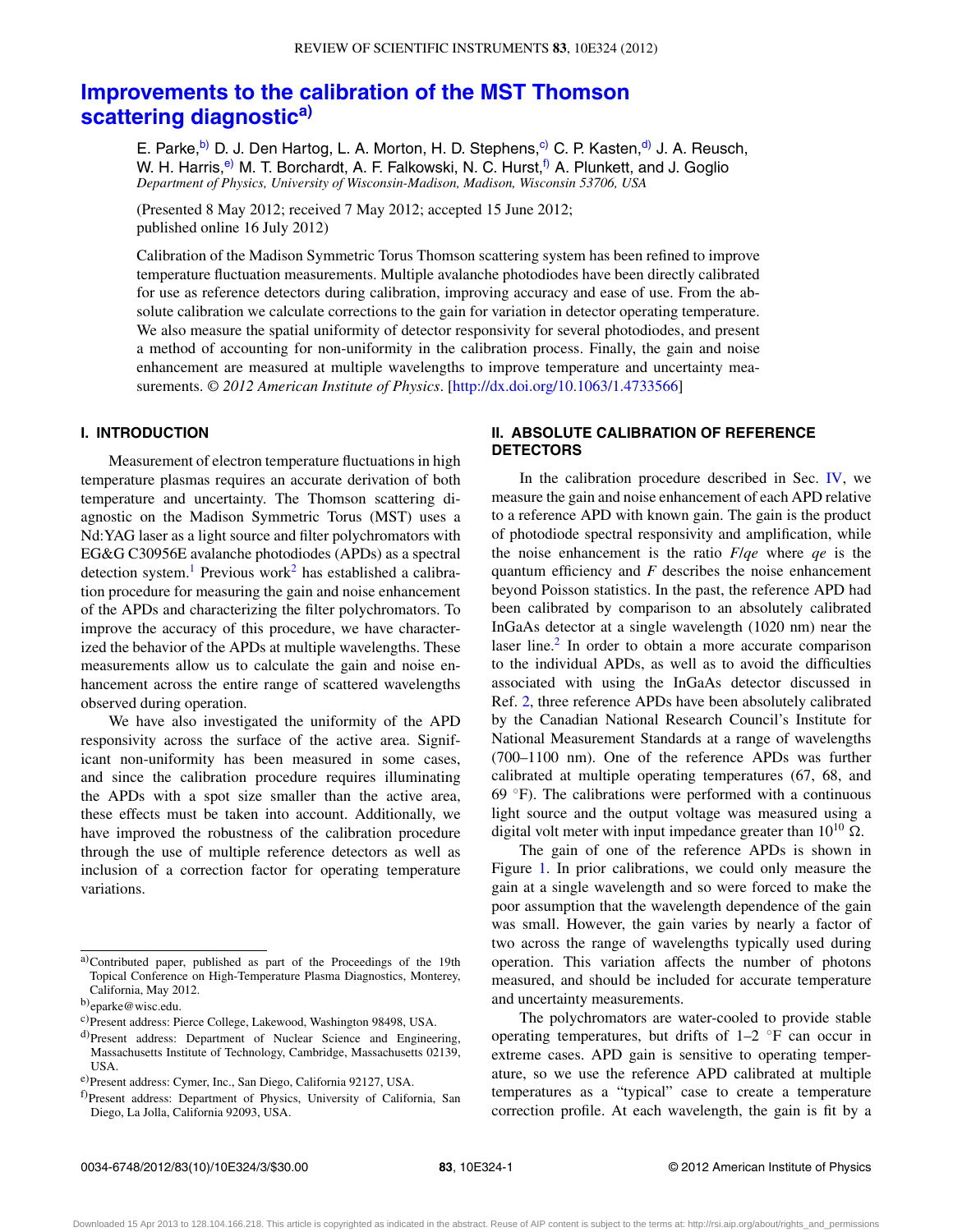<span id="page-2-0"></span>

FIG. 1. Measured gain for one of the reference APDs. This is the dc gain value for a continuous light source.

linear dependence on temperature. The linear coefficients C*λ*, relative to the gain at 68 ◦F, are shown in Figure [2.](#page-2-1) For the wavelengths below 1100 nm, the coefficients are all roughly uniform with a mean value of 2.04% per  $\mathrm{P}.\mathsf{F}$ .

Having multiple absolutely calibrated APDs provide a useful baseline for tracking the calibration status of the system. Any changes in gain of a single reference APD can be monitored by comparison to the others. Should changes occur, the reference APDs can be recalibrated.

#### **III. SPATIAL UNIFORMITY OF APD RESPONSIVITY**

Comparison of individual APD gain and noise enhancement to the reference APD is complicated by the uniformity of the responsivity across the detector active area. During normal operation, each APD is slightly overfilled—the polychromator focusing optics image the scattered light to a spot size slightly larger than the detector active area (3.0 mm diameter). However, during calibration, the focusing optics image the light source to a spot size of roughly 2.0 mm diameter, un-

<span id="page-2-1"></span>

FIG. 2. Linear fit coefficients, C*λ*, for the temperature dependence of APD gain. The mean value is indicated by the red line.

<span id="page-2-2"></span>

FIG. 3. Typical relative spatial profile of noise enhancement factor, measured by scanning a 0.1 mm diameter spot  $(\lambda = 1064 \text{ nm})$  across the active area.

derfilling the APD. Underfilling of the APDs during the calibration procedure ensures that all of the photons are counted and is necessary for an accurate comparison of the individual APDs to the reference APD. Additionally, the reference APDs were absolutely calibrated using a spot size of 1.0 mm diameter. Each of these measurements covers different, overlapping regions of the active area, and correctly calculating the gain and noise enhancement requires a quantitative understanding of the spatial uniformity of the APD responsivity.

Quoted typical responsivities<sup>3</sup> for the APDs used in this diagnostic indicate that, although the responsivity is reasonably constant near the center of the active area, it can vary by a factor of two near the edges. Spatial non-uniformity of APDs at high bias voltage is a known problem, $4$  and some of these APDs are over a decade old and may not reflect recent fabrication advances that have improved uniformity. To account for non-uniformity, two steps are required: comparing the gain and noise enhancement between the 1.0 mm and the 2.0 mm spot sizes for the reference APDs, and correcting the gain and noise enhancement for each of the individual APDs to account for overfilling during normal operation.

Responsivity profiles have been measured for several APDs using a spot size of ∼0.1 mm diameter. These profiles have been measured at only a single wavelength (1064 nm). While the noise enhancement is typically uniform across the center of the diode, see Figure [3,](#page-2-2) the gain shows even greater variability than indicated by the data sheet. An extreme example is plotted in Figure [4,](#page-3-5) with a double-peaked structure visible. The measured profile for each reference APD is normalized to the gain measured during absolute calibration by integration over a centered, 1.0 mm diameter spot. The normalized curve is then integrated over the 2.0 mm diameter spot to obtain the value of the gain used to calibrate the individual APDs. Future measurements are planned for a twodimensional scan across the active area to obtain a more accurate characterization of the reference APDs.

Likewise, the ratio of integrals over 2.0 mm and 3.0 mm diameter spots is used to correct the gain and noise enhancement measured for the individual APDs. However,